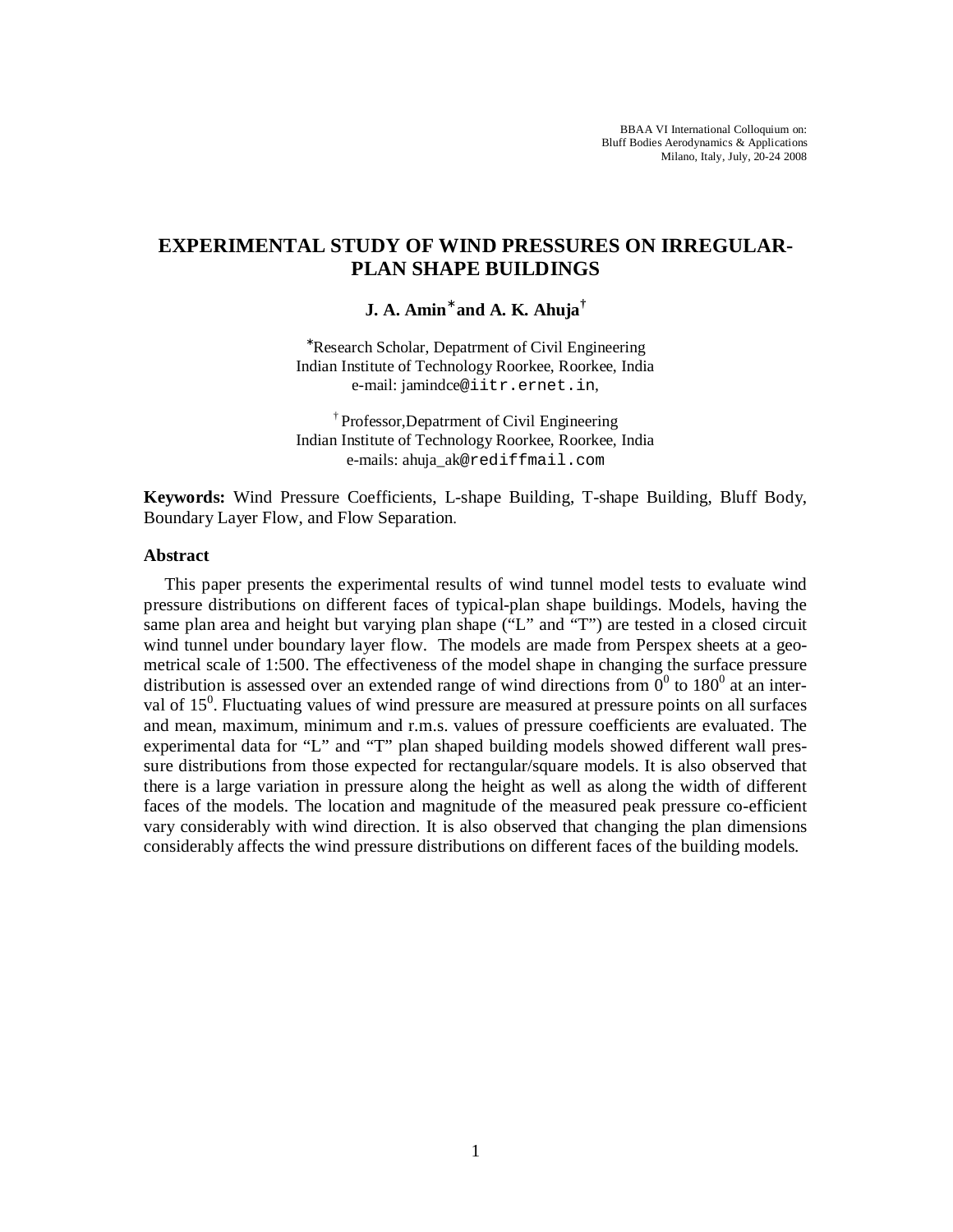### **1 INTRODUCTION**

 Resent advances in the development of high strength materials coupled with more advanced computational methods and design procedures have lead to a new generation of tall buildings which are slender and light. These buildings are very sensitive to the two common dynamic loads-wind and earthquakes. It is necessary to address the serviceability issue, such as human comfort and integrity of structural components during the strong winds. While designing high-rise buildings and its cladding for wind load, the designers refer to relevant codes/standards to pick the wind pressure coefficients and wind force coefficients [1-3]. The Indian code IS: 875 (part-3)-1987 [3] gives the design pressure coefficients and force coefficients for square and rectangular buildings having different side ratios and height, but this code remains silent about the pressure coefficients on typical plan shape tall buildings such as 'L' and 'T'.

 Further wind loads evaluated from codes have the following limitations. Wind load/pressure information in codes/standards (i) does not account for the aerodynamic effect of the actual shape of the structure since they are based on box like buildings and (ii) does not allow for any detailed directional effects and assume that the design wind speed will always occur from the aerodynamically severe wind direction. On the other hand, wind tunnel model studies, which are often used to assist in the prediction of the design wind loads for the cladding and structural frame specifically on tall buildings, (i) do physically simulate and predicts the aerodynamics effect of the actual shape of the structure by modeling building in detail, (ii) consider the directionality of the wind climate for the area where the study building is located, and (iii) overall, provide indispensable wind-effect data for the design of the cladding and structural frame work. Therefore, it is proposed to carry out wind tunnel studies on models of "L" and "T" plan shape tall buildings in order to obtain appropriate values of wind pressure coefficients as well as wind pressure distribution on different faces of models.

# **2 EXPERIMENTAL PROGRAMME**

### **2.1 Details of models**

 The models used for the experiments are made of transparent perspect sheets (6 mm thickness) at a geometrical model scale of 1:500. Plan area  $(10,000 \text{ mm}^2)$  and height  $(300 \text{ mm})$  of both the models having "L" and "T" plan shape are kept same for comparison purpose. The plan and isometric view of the building models are shown in Fig. (1). Both the models are instrumented with more than 150 numbers of pressure taps at six different height levels 25, 75,125,175, 225 and 275 mm from bottom to obtain a good distribution of pressures on all the faces of building models. These pressure taps are placed as near as possible to the edges of the faces to capture the high pressure variation at the edges of the faces.

#### **2.2 Wind flow characteristics**

 The experiments are carried out in closed circuit wind tunnel at Indian Institute of Technology Roorkee (India) under boundary layer flow. The wind tunnel has a test section of 8.2 m length with a cross sectional dimensions of 1.15 m (width) x 0.85 m (height). Models are placed at a distance of 6.1 m from the upstream edge of the test section. A reference pitot tube is located at a distance of 3.5 m from the grid and 500 mm above the floor of wind tunnel to measure the free stream velocity during experiments. The variation of mean wind velocity with height at the test section is shown in Fig. (2). Velocity profile inside the tunnel has a power-law index ( $\alpha$ ) of 0.133.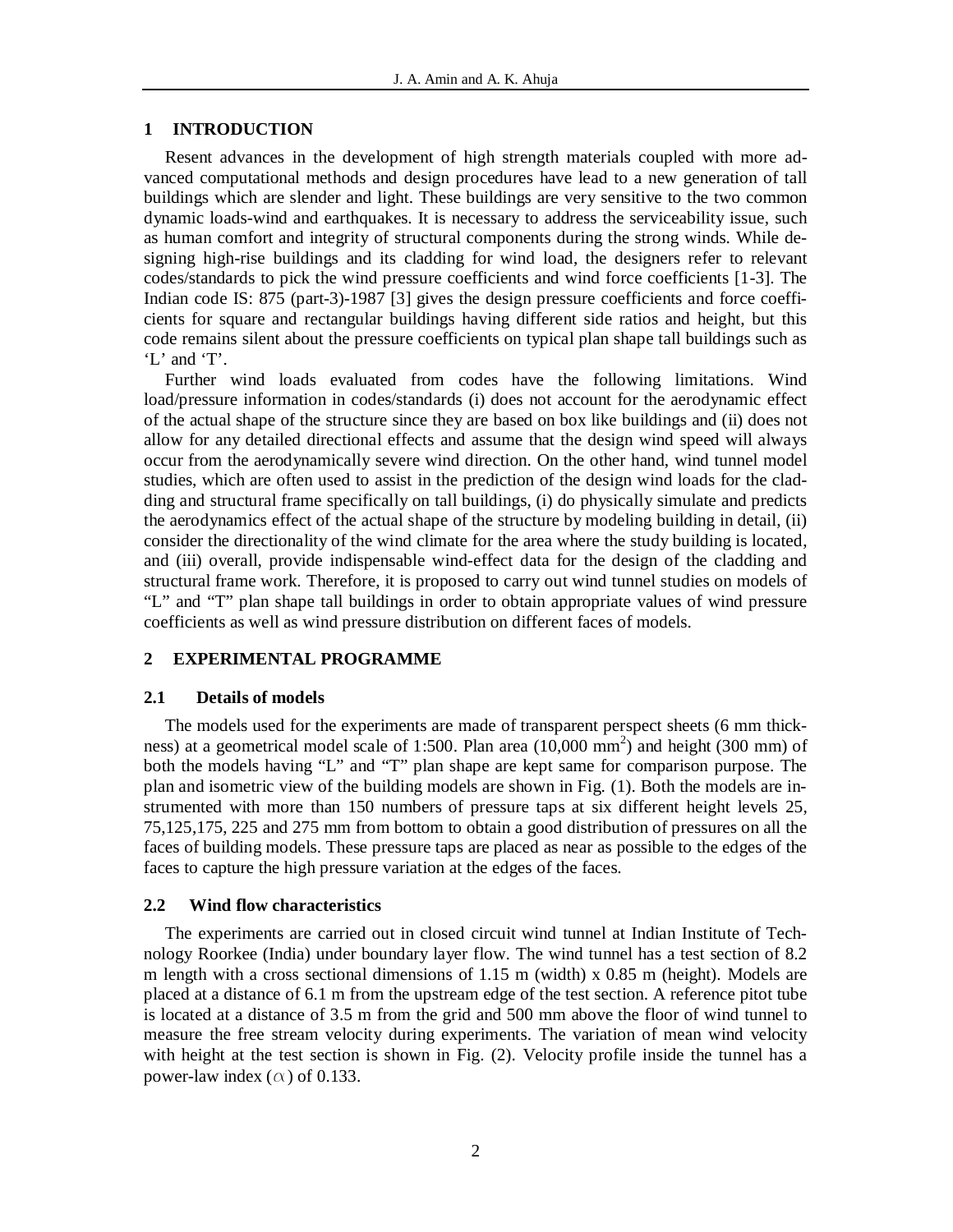

Fig. 1 Plan and isometric view of building models Fig. 2 Velocity profile at the test suction

# **3 RESULTS AND DISCUSSIONS**

Mean, r.m.s., maximum and minimum pressure coefficients on all the surfaces of L-and T-shape building model are evaluated from the fluctuating wind pressure records at all pressure points over an extended range of wind incidence angle namely  $0^0$  to 180<sup>0</sup> at an interval of 15<sup>0</sup>. This information is much useful while designing claddings and structural systems of this type of high-rise building for lateral load.

### **3.1 L-shape building model**

 Fig. (3a) and (3b) show the pressure coefficient contours on L-shape building model for wind incidence angle of  $0^0$  and  $30^0$  respectively. The general characteristics and observed pressure distribution on different faces of L-shape building model are summarized as follows:

For wind incidence angle of  $0^0$ , it is observed that the frontal face-A is subjected to positive pressure. However, wind pressure coefficients distribution does not remain symmetrical about the vertical centerline as in the case of rectangular/square bluff body. It increases from left edge to right edge (towards the re-entrant corner) of face-A. It is also observed that the positive mean pressure coefficient increases along the height on face-A of the building model due to increase in wind velocity with height and it varies from 0.35 to 1. Inner faces B and C are also subjected to pressure of almost uniform intensity. Although face-B is parallel to face-F, which is a side face, it is subjected to pressure and not suction due to blockage of flow by face-C, which causes stagnation of flow in that re-entrant corner. It is the peculiar characteristics of L-shape building. Side faces D and F are subjected to negative pressure, which increases slightly from windward to leeward edge due to separation of flow. The leeward face-E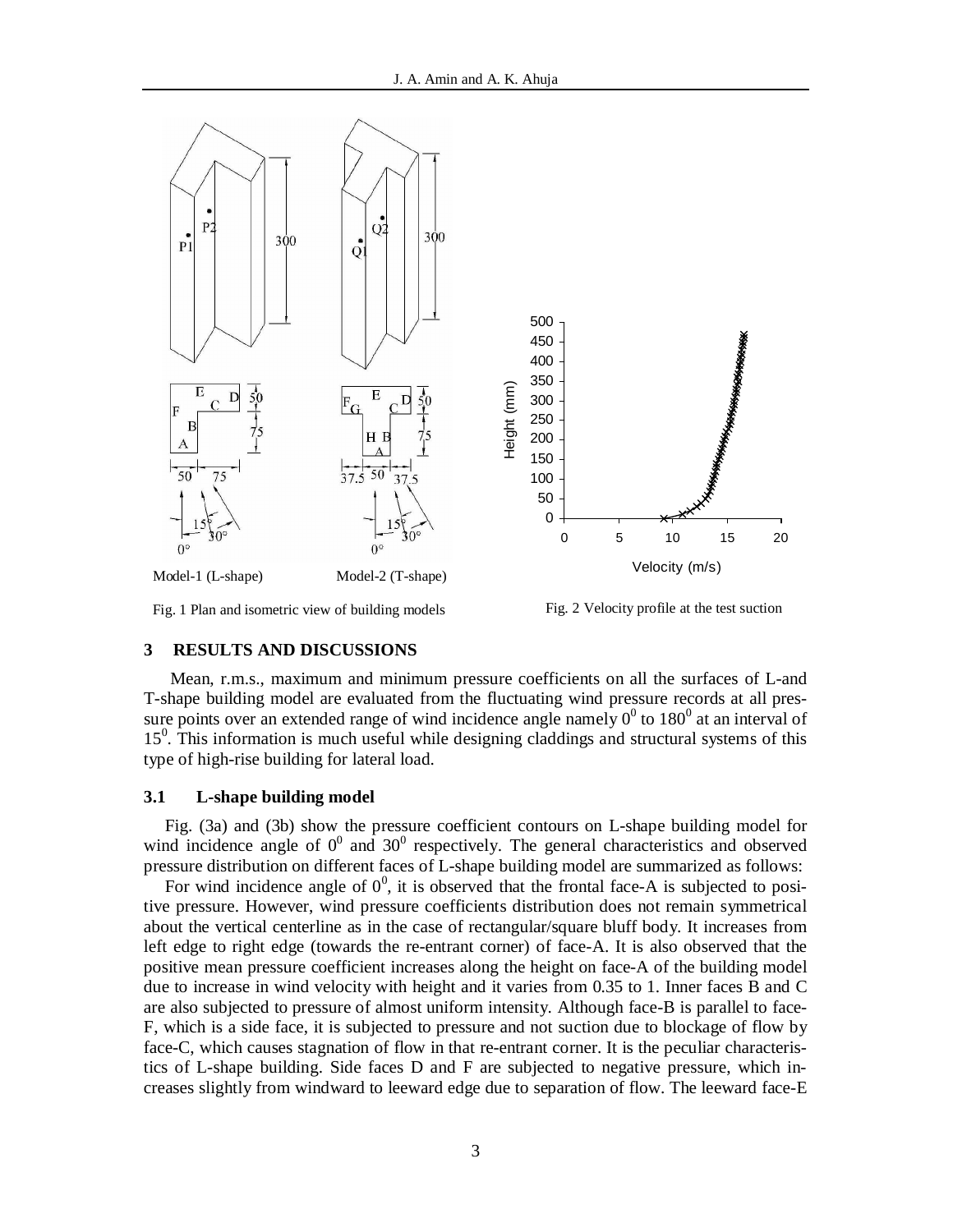is subjected to suction but the variation of suction along the height as well as along the width is almost negligible. Value of mean wind pressure coefficient near the base is around -0.55 and its value near the top is around -0.7.



Fig. 3a Mean surface pressure coefficient distribution-Model-1 (Angle- $0^0$ )

As the angle of incident wind increases, a positive pressure on the frontal wall (face-A) reduces. However, higher positive pressure still exists on the re-entrant corner. At the skew wind incidence angles between  $30^0$  and  $60^0$ , portion of inner faces B and C towards the reentrant corners attracts more wind pressures (Fig. (3b)). Wind incidence angle in the range of  $30<sup>0</sup>$  and  $60<sup>0</sup>$ , depending up on the width of the inner faces, governs the cladding design of faces B and C. The face-D is subjected to a maximum negative pressure coefficient of the order of -1.2 at wind incidence angle of  $30^0$ . Beyond the wind incidence angle of  $45^0$ , the face-A is subjected to a negative pressure and a maximum negative pressure coefficient of -1.6 is noticed at wind incidence angle of  $60^{\circ}$ . The faces E and F are subjected to negative pressures up to wind incidence angle  $90^{\circ}$  and the values of mean wind pressure coefficients are in the range of -0.7 and -1.0. Contours for other wind incidence angle are not shown here due to paucity of space.

At wind incidence angle of  $105<sup>0</sup>$ , the positive pressure increases near the outer side of inner face-B. This can be attributed to the direct incidence of flow on that small area, after skipping over the opposing wing, with a consequent increase of the values.

For wind incidence angles between  $120^0$  and  $180^0$ , the inner faces of the L-shaped model are not directly exposed to the flow, being rather under the wake region influence. As a consequence, the pressure coefficient distribution is negative (suction) and almost uniform. When the wind incidence angle is  $180^{\circ}$  i.e. normal to face-E, positive pressures are developed on the frontal face-E similar to the square/rectangular bluff body with a parabolic variation across the width. The central portions of the face-E are subjected to more pressure as compared to the edge portion with values of maximum mean wind pressure coefficient as 1.07. All the re-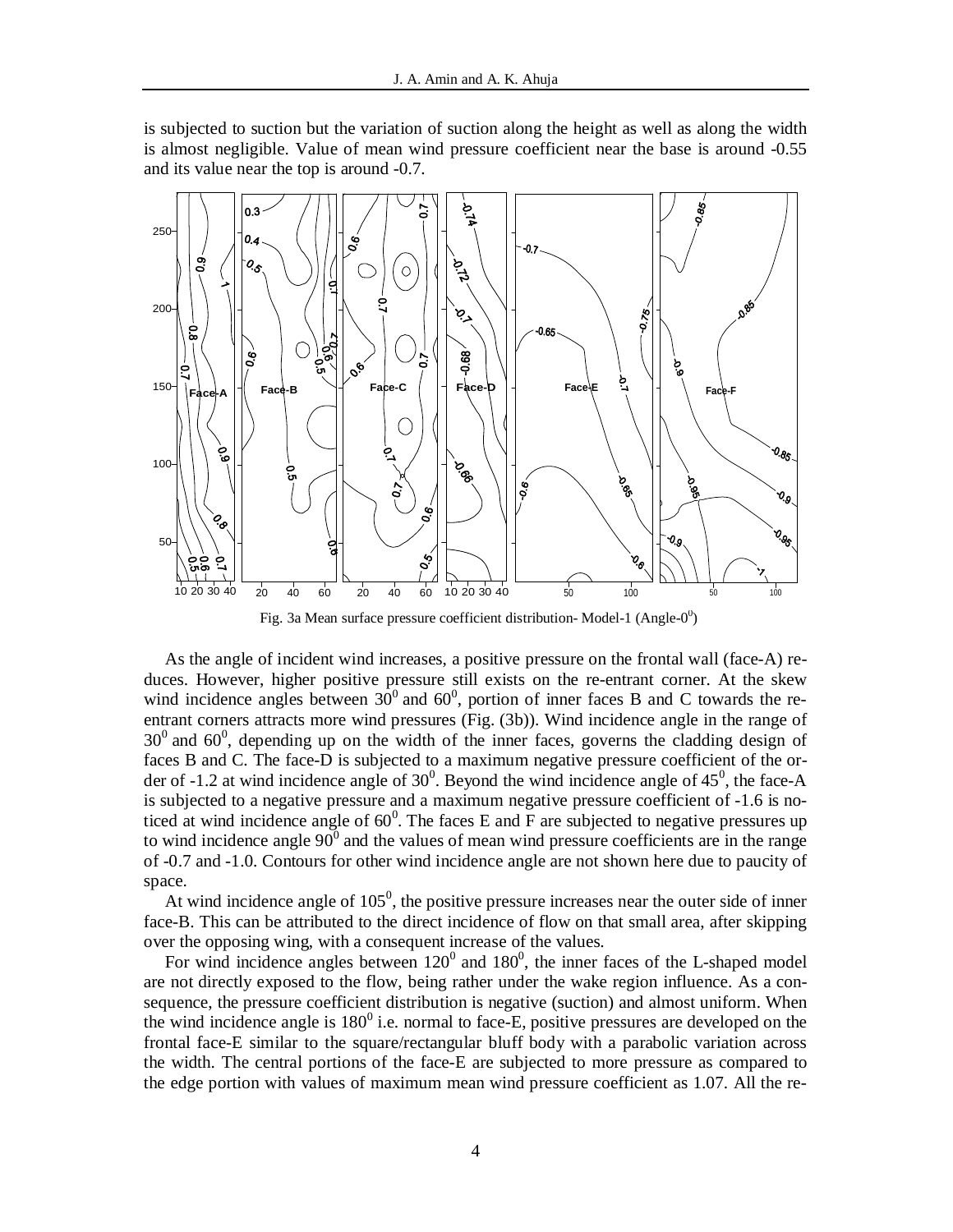

maining five faces of the model are subjected to negative pressure in the range of -0.69 to - 1.08 without any significant changes across the section.

Fig. 3b Mean surface pressure coefficient distribution- Model-1 (Angle-30 $^0$ )

Influence of wind incidence angle on wind pressure values on different surfaces of L-shape building model are shown in Figs. (4a) and (4b). It is observed from Figs. (4a) and (4b) that the wind incidence angle has great influence on the pressure values. At the same section on the model, pressure varies from  $-1.0$  to 1.0 approximately, when wind incidence angle changes from 0° to 180°. Further it is noticed that, whereas suction does not vary with height appreciably, pressure values increase with height of the building.



Fig. 4a Variation of mean pressure coefficients with height at 7.5 mm from re-entrant corner on Face-B (model-1)

Fig. 4b Variation of Mean pressure coefficients along the vertical centerline of Face-C (model-1)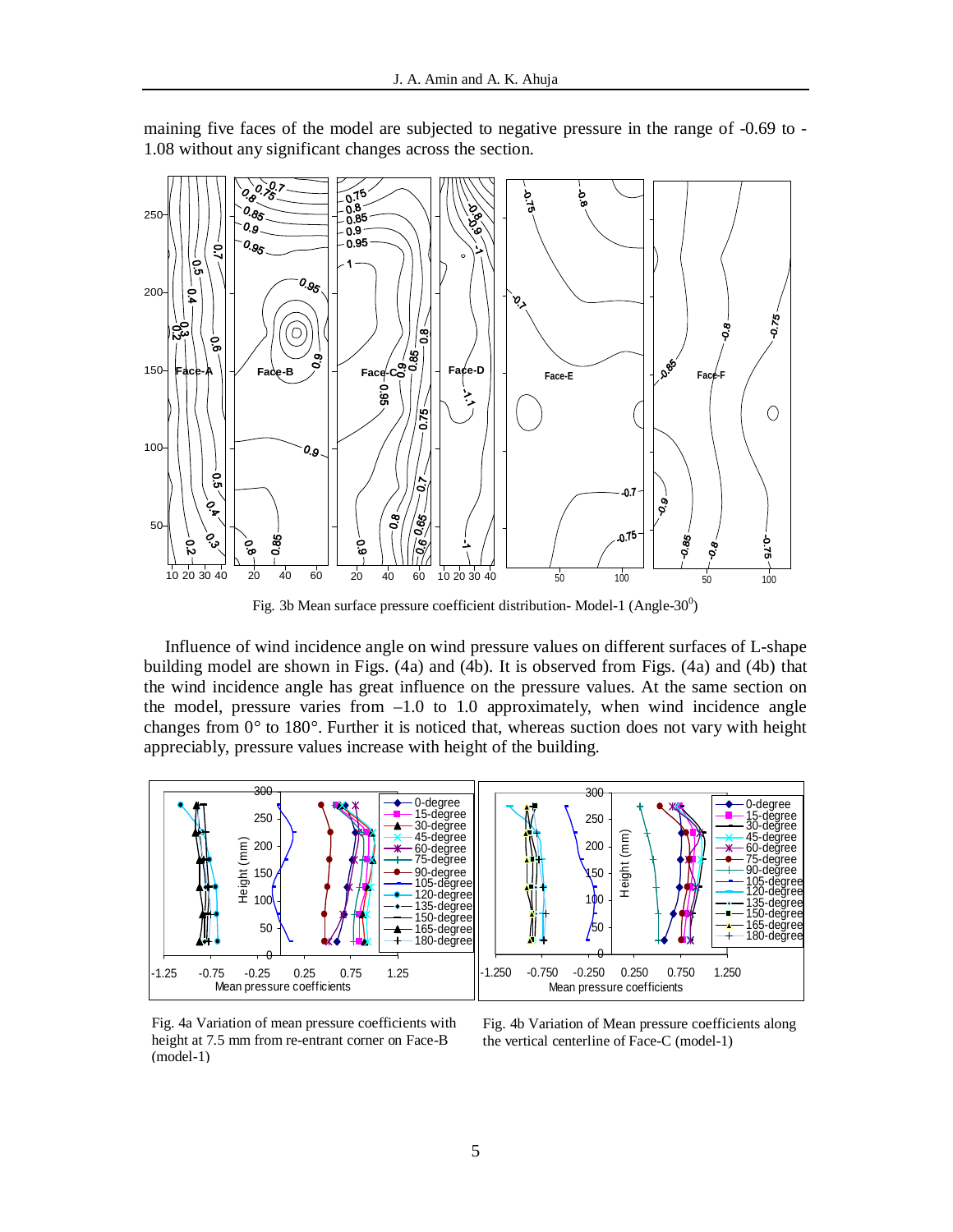Fig. (5a) and (5b) show the variation of wind pressure coefficient values with wind incidence angle at two typical points, one on face-A and another on face-B. It is seen from Fig. (5a) that point P1 on face-A experiences pressure for wind incidence angle of  $0^0$  to  $40^0$ , after which it experiences suction, where as positive pressure is maximum at  $0^0$  wind incidence angle, i.e.1.0, suction is maximum i.e. -1.35 at  $60^0$ . Variations of C<sub>p, max</sub>, C<sub>p, min</sub>, C<sub>p, mean</sub> and Cp,rms with wind direction are also identical. Pont "P2" on face-B is subjected to pressure for wind direction  $0^0$  to  $105^0$ , after which it experiences suction. Pressure remains almost constant (0.75 to 1.0) for wind direction  $0^0$  to 75<sup>0</sup>. Similarly suction remains almost constant (-0.75 to -0.9) for wind direction  $120^0$  to  $180^0$ .



Fig. 5a Variation of wind pressure coefficients at point P1 ( $x=42.5 \& y=225$  mm) on Face-A (model-1)

Fig. 5b Variation of wind pressure coefficients at point P2 ( $x=67.5 \& y=225$  mm) on Face-B (model-1)

#### **3.2 T-shape building model**

 Fig. (6a) and (6b) show the pressure coefficient contours on T-shape building model for wind incidence angle of  $0^0$  and  $30^0$  respectively. The general characteristics and observed pressure distribution on different faces of T-shape building model are summarized as follows:

Since the flow is symmetrical about the central axis when the wind incidence angle is  $0^0$ , the stagnation point is in the middle of the front face-A. It is observed that the frontal face-A is subjected to a positive pressure and value of mean pressure coefficients is observed to be increasing with height in the range of 0.6 to 1.0. It is also noticed that face-B and face-H of the T-shape model are subjected to negative pressures, where as face-B of the L-shape model is subjected to positive pressures. The exterior edge of face-C is subjected to a positive wind pressures due to direct incidence of flow on that small area, where as the portion towards the re-entrant corner of the face-C and G is partially submerged by the shear layers emanating from the upstream edge/block, thus subjected to suction. The pressure variation and magnitude of pressure coefficients on face-B is, thus largely affected by the length of face-C. The side face-D, face-F and leeward face-E are subjected to negative pressures, whereas the negative pressure coefficients on side face-D increases from windward to leeward edge. The variation of suction on leeward face-E along the height as well as along the width is almost negligible. The suction on the leeward and side faces of the building model is significantly affected by the ratio of the width of face-B and face-C.

At wind incidence angle of  $15^0$ , inner faces-B and C are subjected to positive pressures and attract more pressure as compared to the  $0^0$  wind incidence angle. It is observed that as wind incidence angle increases the mean pressure coefficients on faces-B and C increase up to  $45^\circ$ . The pressure coefficients at this wind incidence angle govern the cladding design of face B and C. For the wind incidence angle of  $30^0$ , face-D is subjected large suction with a maximum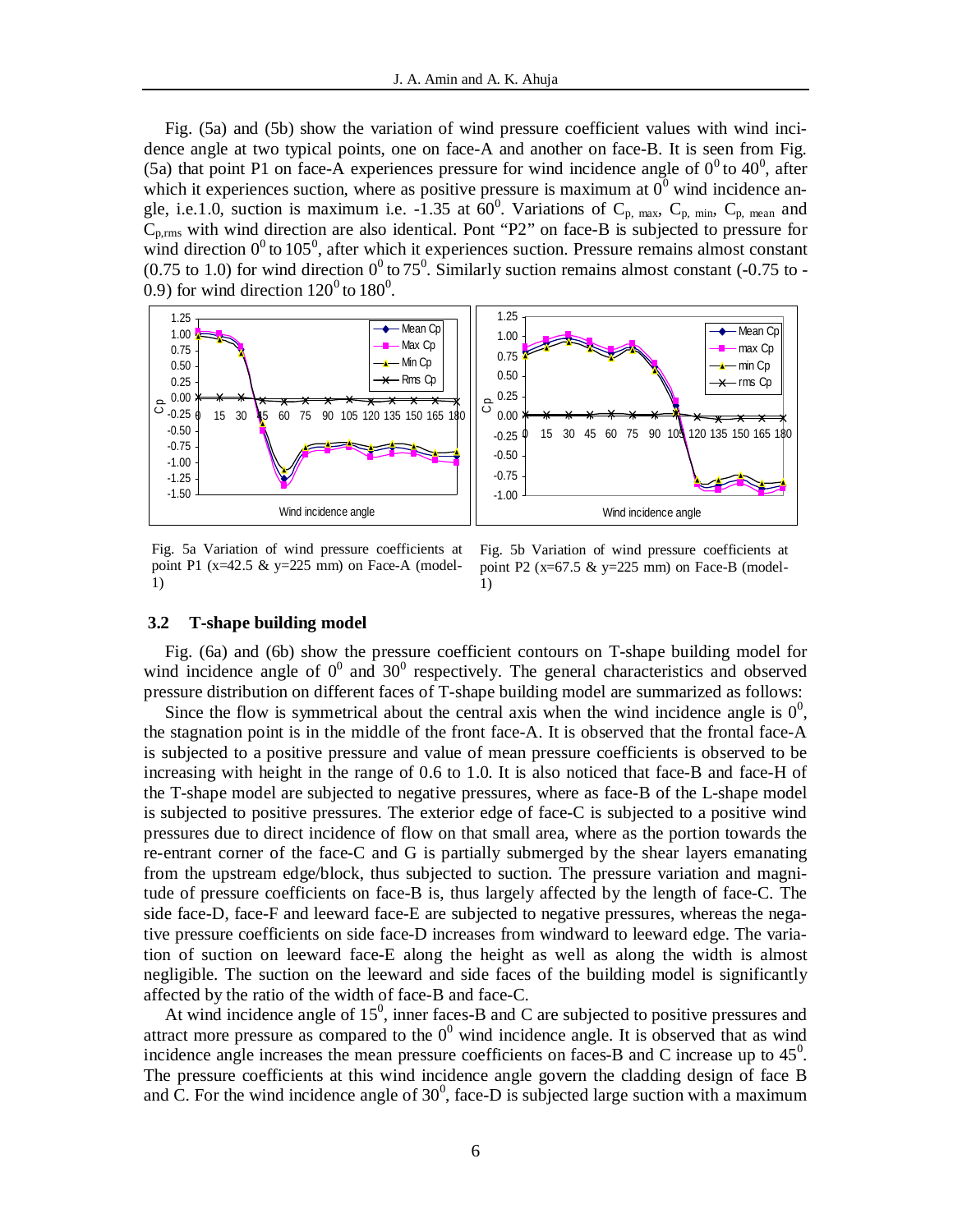



Fig. 6a Mean surface pressure coefficient distribution- Model-2 (Angle- $0^0$ )



Fig. 6b Mean surface pressure coefficient distribution- Model-2 (Angle-30 $^0$ )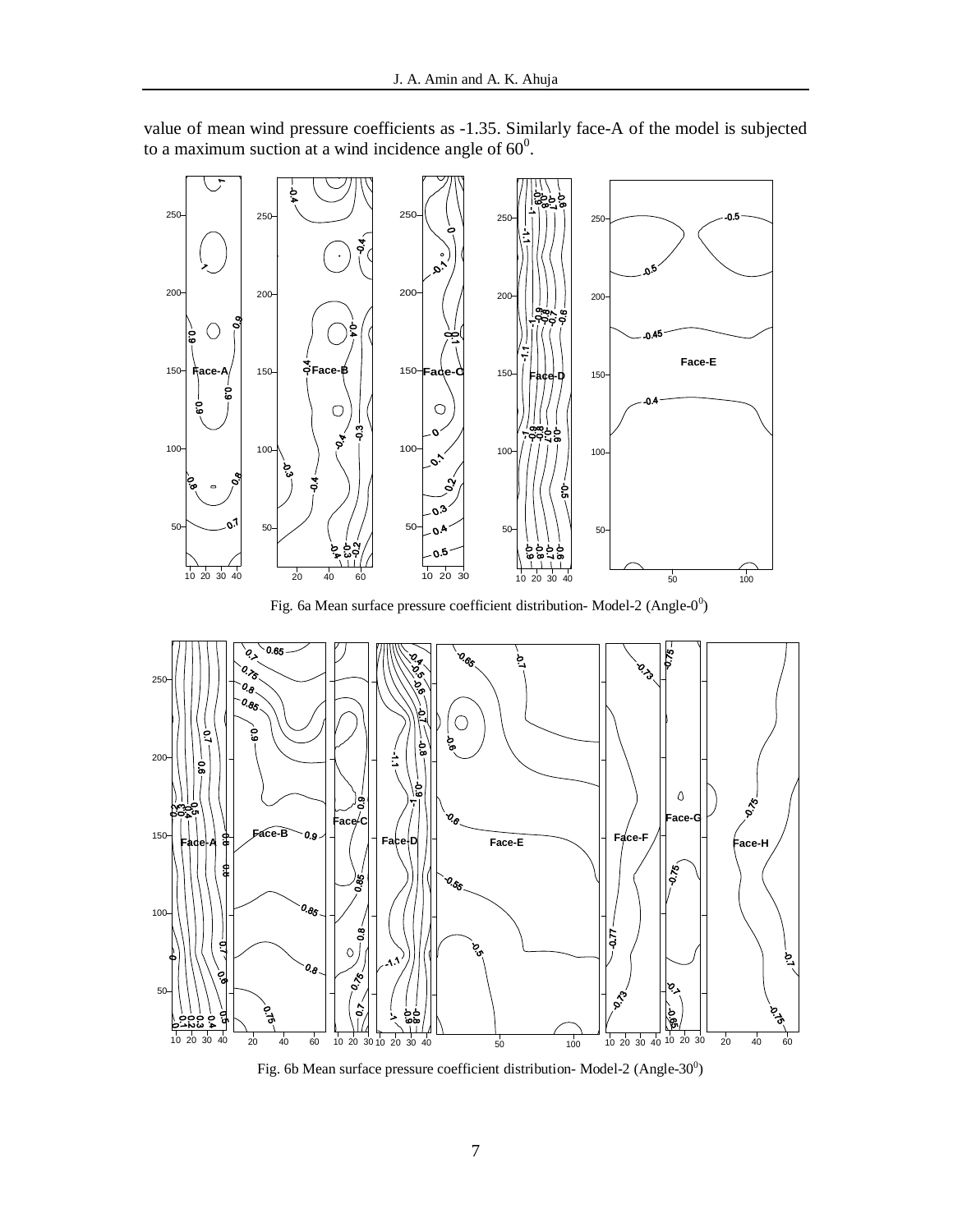At wind incidence angle of  $90^0$ , the inner faces B and C are subjected to a positive pressure as in the case of L-shape building model. The highest positive pressures on front wall-D are no longer in the middle of the faces as in the case of square/rectangular building models but are moved to position near the re-entrant corner. This is due to the effect of flow separation that leaves stagnant flow in that re-entrant corner.

For wind incidence angle of  $105^{\circ}$  and  $120^{\circ}$ , the positive pressure still exists on face-B and face-C. This can be attributed to the direct incidence of flow on the face-B, after skipping over the opposing wing, with a consequent increase of the values.

For wind incidence angle between  $135^{\circ}$  and  $180^{\circ}$ , the inner faces of the T-shape model are not directly exposed to the flow, being rather under the wake region influence. As a consequence, the pressure coefficient distribution is negative (suction) and almost uniform.

For wind incidence angle of  $180^{\circ}$  (i.e. normal to face-E), the wind flow is very similar to that of rectangular block in the upwind region. Two symmetrical vortices are formed on the either side of central portion of T-shaped model in the cavity on downwind side. The pressure coefficient on face-E along the height is increases due to boundary layer wind profile. The face-E subjected to maximum mean wind pressure coefficients of 1.02. All the remaining faces are subjected to a negative pressure in the range of 0.68 to 1.0 without any significant changes across the section

Fig. (7a) shows the variation of mean wind pressure coefficients along the height at a distance of 7.5 mm from the re-entrant corner on face-B. Fig. (7b) shows the variation of centerline mean wind pressure coefficients along the height on face-C of T-shape model. Great influence of wind incidence angle on mean wind pressure coefficient is observed.



Fig. 7a Mean pressure coefficients variation at a distance of 7.5 mm from re-entrant corner on Face-B (model-2)



Fig. 7b Mean pressure coefficients variation along the vertical centerline of Face-C (model-2)

Fig. (8a) and (8b) show the variation of wind pressure coefficients at point Q1 having a coordinate of  $x = 42.5$  mm and  $y = 225$  mm on face-A and at point Q2, having a co-ordinate of x  $= 67.5$  mm and y  $= 225$  mm on face-B respectively. The origin of the each face is assumed at lower most left corner of each face to represent the co-ordinate of different points on the building models. It is observed from Fig. (8a) that face-A is subjected to a positive pressure up to wind incidence angle of  $45^{\circ}$  and there after is subjected to suction with maximum suction at  $60^{\circ}$ . Beyond the angle of  $90^{\circ}$ , the pressure coefficients on face-A do not change significantly. In case of point-B of face-B, positive pressure is maximum at  $45^\circ$  angle; where as absolute value of negative pressure is maximum at  $150^{\circ}$  angle.